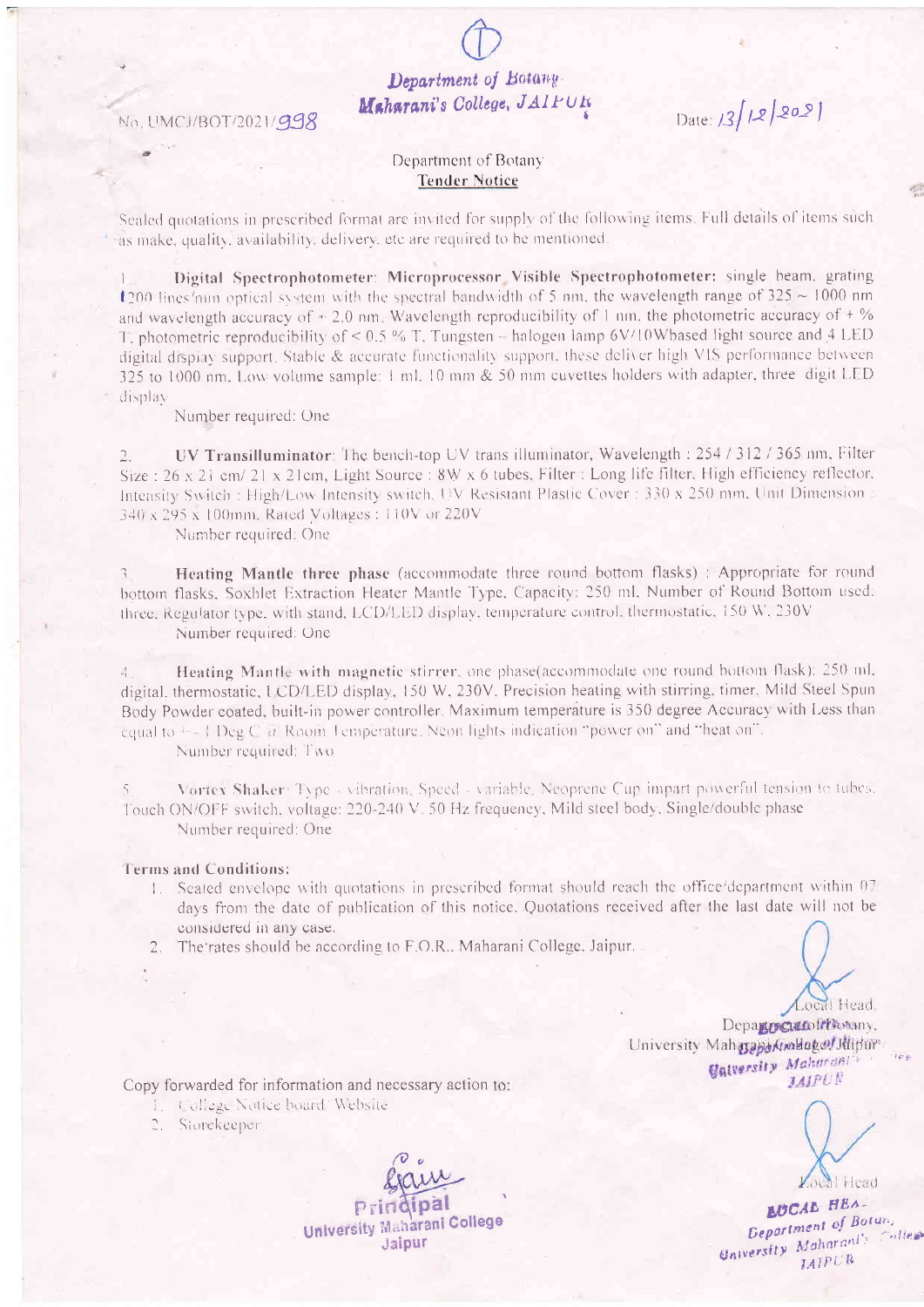á,

 $\frac{1}{2}$ 



# **Tender Notice**

Sealed quotations are invited will prescribed format for the supply of the following items you are requested full details of the items such as make, quality, delivery, position, availability.

| Consumable Items |                                        |                         |  |
|------------------|----------------------------------------|-------------------------|--|
|                  | Name of Chemicals                      | Req. Qty                |  |
| S.nO<br>1        | Glycerol (500ml)                       | 10                      |  |
| 2                | Acetone (500 ml)<br>ø                  | 5                       |  |
| 3.               | Universal Indicator(500 ml)            | $\overline{2}$          |  |
| 4.               | Lecto Phenol(500ml)                    | $\mathbf{1}$            |  |
| 5.               | N Butonol (500ml)                      | 10                      |  |
| 6.               | Sucrose (500 gm)                       | 1                       |  |
| 7.               | Sulphuric Acid (500 ml)                | $\overline{1}$          |  |
| 8.               | Petrolium Ether(500mi)                 | 5                       |  |
| 9.               | Mangnese Sulphate(500gm)               | $\mathbf{1}$            |  |
| 10.              | Hydrogen Peroxide(500ml)               | $\mathbf{1}$            |  |
| 11.              | Acetic Acid(500ml)                     | $\overline{2}$          |  |
| 12.              | Cupur Sulphate(500gm)                  | $\overline{1}$          |  |
| 13.              | Aneline Blue(25gm)                     | $\overline{1}$          |  |
| <u>14.</u>       | Safranine (25gm)                       | $\overline{2}$          |  |
| 15,              | Methenol (500mi)                       | $\overline{5}$          |  |
| 16.              | Fast Green (25gm)                      | $\overline{5}$          |  |
| 17.              | Mellon's Reagent(125ml)                | $\overline{2}$          |  |
| 18.              | Nitric Acid (500ml)                    | $\overline{2}$          |  |
| 19.              | Di-ethyl Ether(500ml)                  | 5                       |  |
| 20.              | Dextrose (500gm)                       | $\overline{\mathbf{1}}$ |  |
| 21.              | CTAB (100)                             | $\overline{1}$          |  |
| 22.              | Tries Buffer (500ml)                   | $\overline{1}$          |  |
| 23.              | EDTA (100 gm)                          | $\overline{1}$          |  |
| 24.              | PVP(40 grade) 500gm                    | $\overline{1}$          |  |
| 25.              | B-Mereoptoethenol (100ml)              | $\overline{1}$          |  |
| 26               | Sodium Acetate(100gm)                  | $_{\rm \perp}$          |  |
| 27.              | Iso-Propyl Alcohol (500ml)             | $\overline{1}$          |  |
| 28.              | Tris Base (100gm) (Tris Hydroxymethyl) | $\overline{1}$          |  |
| 29.              | Boric. Acid(500gm)                     | $\mathbf{1}$            |  |
| 30.              | Agrose (25gm)                          | $\overline{1}$          |  |

Terms & Condition:-

1. Quotations will be prescribed format in a sealed envelop should reach this office/Deptt. Within 10 days from the publication of this notice. Quatations received after the last date will not be considered in any case.

2. The rates should be F.O.R University Maharani College, UOR, Jaipur

No.UMCJ/Bot./2021/996-97

Copy forwarded for displaying/uploading;-

1. College Notice Board/Website

2.Store Keepar

Pr **University Maharani College** Jaipur

Local Head

Date: 13/12/2021

Department of Botany<br>Department of Botany University Maharant's College  $IAIPER$ 

**EOCAL HEAD** Bepartment of Bolans *Valversity Maharani's College*  $LATER$